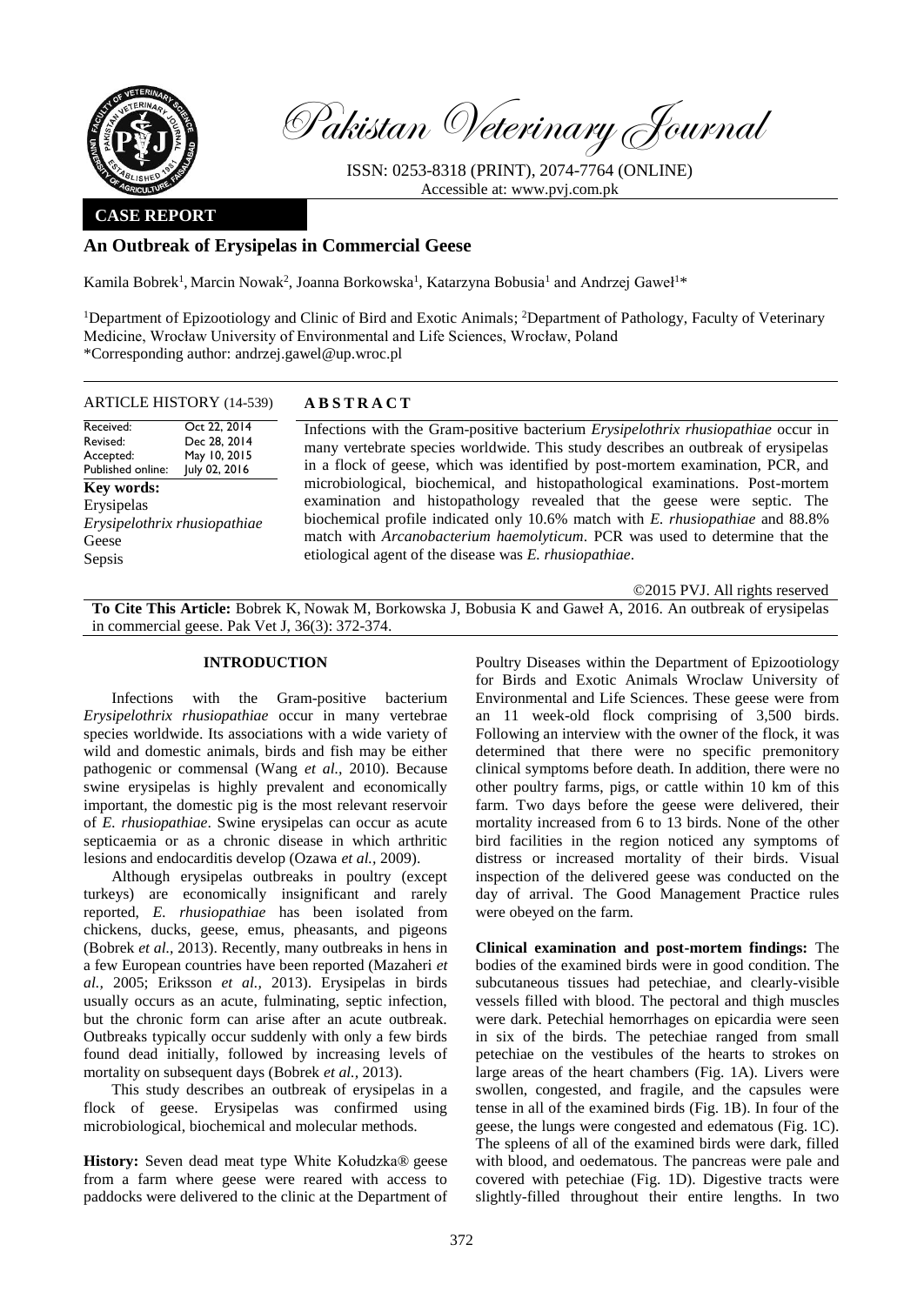geese, the duodena and jejuna were found to be catarrhal. In all the birds examined, the abdominal fat was reddish, the kidneys were slightly congested, and the veins of the brain were filled with blood, but no petechiae were observed.

### **Diagnostic procedures and Results**

**Histopathology:** Heart, lung, duodenum, proventriculus, gizzard, small and large intestine, liver, pancreas, spleen, kidneys, bursa of Fabricius, and brain samples from all examined birds were collected and fixed in 10% buffered formalin (pH 7.4) for 24 h, dehydrated, and embedded in paraffin blocks. Paraffin sections were stained with haematoxylin and eosin and analyzed with an Olympus model BX 53 optical microscope equipped with a Colorview III digital camera.

Necrosis and lysis of lymphoid elements were observed in the spleen samples. Degenerative changes and necrosis were observed in the pancreas samples. Parenchymal organs showed generalized vascular lesions. In the liver samples, severe congestion and numerous haemorrhages were visible, and small, focal inflammatory infiltrates composed mainly of lymphocytes were localized around the blood vessels. Parenchymal degeneration, fatty degeneration, vacuolisation, and bile pigment deposits in hepatocytes were also visible (Fig. 2A). Massive congestion and interstitial focal lymphocytic infiltrates were also observed in kidney samples.

Numerous small bacterial colonies, peripheral local inflammatory infiltrates, and cardiomyocyte degradation were seen in cardiac muscle samples (Fig. 2B). Numerous lymphocyte and histiocyte infiltrates were observed in the mucosae and submucosae of small intestine samples, what caused damage, necrosis, and shortening of villi. In addition, massive congestion of mucous membranes was observed. Histopathological examination of the central nervous system showed reactivity and amplification of glial cells in periventricular areas. Histology of lung samples showed considerable oedema, atelectasis, and significant congestion with scattered lymphocytic infiltrates (Fig. 2C).

**Microbiological and biochemical testing:** Liver, lung, and heart samples were removed from each goose for microbiological examination. Each sample was cultured on blood agar, MacConkey's agar, and Chapman agar for 24 h at 37°C under aerobic conditions. Antibiograms and biochemical tests were performed on pure cultures.

After 24 h of incubation on blood agar, all heart and liver cultures contained small (0.3-0.5 mm diameter), transparent colonies with narrow zones of alphahemolysis on blood agar (Fig. 2D). No growth was observed on MacConkey's and Chapman agars. Short, gram-positive rods were visible in Gram-stained cultures, and oxidase and catalase reactions were negative. The morphology of bacterium isolate *Erysipelothrix rhusiopathiae*. Disc-diffusion tests of antibiotic susceptibility showed susceptibility to amoxicillin, amoxicillin with clavulanic acid, enrofloxacin, norfloxacin, lincomycin with spectinomycin (lincospectin) and resistance to doxycycline, tetracycline and gentamycin.



**Fig. 1:** Gross lesions observed during erysipelas in geese, A) hemorrhages on the surface of the heart muscle, B) enlargement and congestion of liver, C) edema and congestion of lungs and D) petechiae on the pancreas surface.

Biochemical identification was performed using the commercial API Coryne 2.0 system (bioMérieux) according to the manufacturer's instructions. The biochemical profile indicated an 88.8% match with *Arcanobacterium haemolyticum* and a 10.6% match with *Erysipelothrix rhusiopathiae*. There is no poultry disease caused by A. *haemolyticum*, and lesions observed during the necropsy suggest *E. rhusiopathiae* infection. To confirm erysipelas PCR with specific primers was made.

**DNA isolation and PCR:** *E. rhusiopathiae* IW 445 and *E. tonsillarum* IW 779 from the PIW-PIB strain collection in Pulawy were used as positive controls, and *E.coli* ATCC 25922 was used as a negative control. DNA was isolated from control and test strains using a Genomic Mini Kit (A&A Biotechnology) according to the manufacturer's instructions, and PCR was performed using the primers MO101 - MO102, ER1F - ER1R and ER2F - ER2R according to reaction conditions described previously (Takeshi *et al.,* 1999). Positive control PCR products were generated using DNA isolated from *E. rhusiopathiae* IW 445 with primers ER1R and ER1F and using DNA isolated from *E. tonsillarum* IW 779 with primers ER2F and ER2R. Additional positive controls were generated using DNA from *E. rhusiopathiae* IW 445, DNA from *E. tonsillarum* IW 779, and MO101 and MO102 primers. Products were separated on 1.5% agarose by pulsed-field electrophoresis at 110 W and 50 mA for 70 min. The PCR products generated from strains isolated from the dead geese were identical to PCR products generated from *E. rhusiopathiae* IW 445.

#### **DISCUSSION**

During this outbreak, 43 geese, which had no premonitory signs, died. In the diseased geese that were examined, vascular changes dominated in parenchymatous organs, and the most affected organs were the liver, spleen, heart, and pancreas. The organs were enlarged, and the hearts were hemorrhagic. Lesions suggested generalized septicaemia, and histopathological examinations found conglomerates of bacteria surrounded by thrombocytes in capillaries and small arteries and veins confirming septicaemia. We found the severity of the lesions to be similar to those observed in previous birds erysipelas investigations (Bobrek *et al.,* 2013).